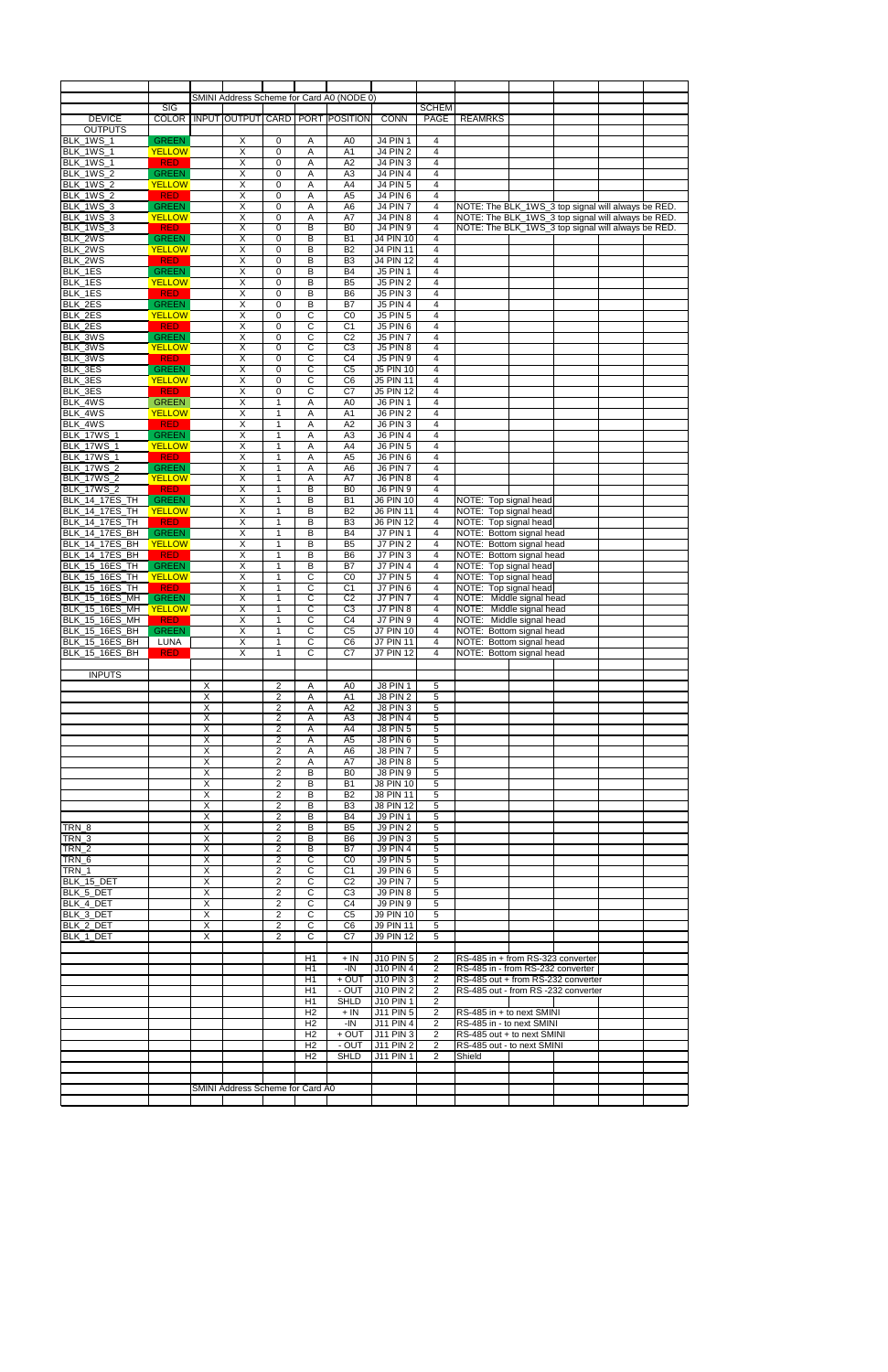|                  |                         |                         |                                  |                         |                       | SMINI Address Scheme for Card A1 (NODE 1) |                   |                |                                     |  |  |
|------------------|-------------------------|-------------------------|----------------------------------|-------------------------|-----------------------|-------------------------------------------|-------------------|----------------|-------------------------------------|--|--|
|                  | $\overline{\text{SIG}}$ |                         |                                  |                         |                       |                                           |                   | <b>SCHEM</b>   |                                     |  |  |
| <b>DEVICE</b>    |                         |                         |                                  |                         |                       | COLOR   INPUT OUTPUT CARD   PORT POSITION | <b>CONN</b>       | PAGE           | <b>REAMRKS</b>                      |  |  |
| <b>OUTPUTS</b>   |                         |                         |                                  |                         |                       |                                           |                   |                |                                     |  |  |
| BLK_7_8WS_TH     | <b>GREEN</b>            |                         | X                                | 0                       | Α                     | A <sub>0</sub>                            | J12 PIN 1         | 6              | NOTE: Top signal head               |  |  |
| BLK_7_8WS_TH     | <b>YELLOW</b>           |                         | $\overline{X}$                   | 0                       | Α                     | A1                                        | <b>J12 PIN 2</b>  | 6              | NOTE: Top signal head               |  |  |
| BLK_7_8WS_TH     | <b>RED</b>              |                         | $\overline{\mathsf{X}}$          | 0                       | Α                     | A2                                        | <b>J12 PIN 3</b>  | 6              | NOTE: Top signal head               |  |  |
| BLK_7_8WS_BH     | <b>GREEN</b>            |                         | $\overline{\mathsf{X}}$          | 0                       | Α                     | A <sub>3</sub>                            | <b>J12 PIN 4</b>  | 6              | NOTE: Bottom signal head            |  |  |
| BLK_7_8WS_BH     | <b>YELLOW</b>           |                         | X                                | $\mathbf 0$             | Α                     | A4                                        | <b>J12 PIN 5</b>  | 6              | NOTE: Bottom signal head            |  |  |
| BLK_7_8WS_BH     | <b>RED</b>              |                         | X                                | 0                       | Α                     | A <sub>5</sub>                            | <b>J12 PIN 6</b>  | 6              | NOTE: Bottom signal head            |  |  |
| BLK_5ES_1        | <b>GREEN</b>            |                         | $\overline{X}$                   | 0                       | Α                     | A <sub>6</sub>                            | <b>J12 PIN 7</b>  | 6              |                                     |  |  |
| BLK_5ES_1        | <b>YELLOW</b>           |                         | $\overline{X}$                   | $\mathbf 0$             | Α                     | A7                                        | <b>J12 PIN 8</b>  | 6              |                                     |  |  |
| BLK_5ES_1        | <b>RED</b>              |                         | $\overline{X}$                   | 0                       | B                     | B <sub>0</sub>                            | J12 PIN 9         | 6              |                                     |  |  |
| BLK_5ES_2        | <b>GREEN</b>            |                         | $\overline{X}$                   | $\mathbf 0$             | $\overline{B}$        | $\overline{B1}$                           | <b>J12 PIN 10</b> | 6              |                                     |  |  |
| BLK_5ES_2        | <b>YELLOW</b>           |                         | $\overline{X}$                   | 0                       | B                     | B2                                        | <b>J12 PIN 11</b> | 6              |                                     |  |  |
| BLK_5ES_2        | <b>RED</b>              |                         | $\overline{X}$                   | $\mathbf 0$             | B                     | B <sub>3</sub>                            | <b>J12 PIN 12</b> | 6              |                                     |  |  |
| BLK_5_6WS_TH     | <b>GREEN</b>            |                         | $\overline{X}$                   | $\mathbf 0$             | B                     | B4                                        | <b>J13 PIN 1</b>  | 6              | NOTE: Top signal head               |  |  |
| BLK_5_6WS_TH     | <b>YELLOW</b>           |                         | $\overline{X}$                   | $\mathbf 0$             | B                     | B <sub>5</sub>                            | <b>J13 PIN 2</b>  | 6              | NOTE: Top signal head               |  |  |
| BLK_5_6WS_TH     | <b>RED</b>              |                         | $\overline{\mathsf{x}}$          | 0                       | B                     | B <sub>6</sub>                            | <b>J13 PIN 3</b>  | 6              | NOTE: Top signal head               |  |  |
| BLK 5 6WS BH     | <b>GREEN</b>            |                         | $\overline{\mathsf{X}}$          | $\mathbf 0$             | B                     | <b>B7</b>                                 | <b>J13 PIN 4</b>  | 6              | NOTE: Bottom signal head            |  |  |
| BLK_5_6WS_BH     | <b>YELLOW</b>           |                         | $\overline{X}$                   | 0                       | C                     | CO                                        | <b>J13 PIN 5</b>  | 6              | NOTE: Bottom signal head            |  |  |
| BLK_5_6WS_BH     | <b>RED</b>              |                         | $\overline{\mathsf{X}}$          | $\mathbf 0$             | C                     | C <sub>1</sub>                            | J13 PIN 6         | 6              | NOTE: Bottom signal head            |  |  |
| BLK_4ES_1        | <b>GREEN</b>            |                         | $\overline{X}$                   | 0                       | С                     | C <sub>2</sub>                            | <b>J13 PIN 7</b>  | 6              |                                     |  |  |
| BLK_4ES_1        | <b>YELLOW</b>           |                         | $\overline{\mathsf{X}}$          | 0                       | $\overline{C}$        | C <sub>3</sub>                            | <b>J13 PIN 8</b>  | 6              |                                     |  |  |
| BLK_4ES_1        | <b>RED</b>              |                         | $\overline{\mathsf{x}}$          | 0                       | C                     | C <sub>4</sub>                            | J13 PIN 9         | 6              |                                     |  |  |
| <b>BLK_4ES_2</b> | <b>GREEN</b>            |                         | X                                | 0                       | C                     | C <sub>5</sub>                            | J13 PIN 10        | 6              |                                     |  |  |
| BLK_4ES_2        | <b>YELLOW</b>           |                         | $\overline{\mathsf{x}}$          | 0                       | $\overline{\text{c}}$ | C6                                        | <b>J13 PIN 11</b> | 6              |                                     |  |  |
| BLK_4ES_2        | <b>RED</b>              |                         | $\overline{\mathsf{x}}$          | 0                       | $\overline{C}$        | $\overline{C7}$                           | <b>J13 PIN 12</b> | 6              |                                     |  |  |
| BLK_20ES         | <b>GREEN</b>            |                         | $\overline{X}$                   | $\mathbf{1}$            | Α                     | A <sub>0</sub>                            | <b>J14 PIN 1</b>  | 6              |                                     |  |  |
| BLK_20ES         | <b>YELLOW</b>           |                         | $\overline{X}$                   | $\overline{1}$          | Α                     | $\overline{A1}$                           | <b>J14 PIN 2</b>  | 6              |                                     |  |  |
| BLK_20ES         | <b>RED</b>              |                         | X                                | $\mathbf{1}$            | Α                     | A2                                        | <b>J14 PIN 3</b>  | 6              |                                     |  |  |
| BLK_21WS         | <b>GREEN</b>            |                         | $\overline{\mathsf{X}}$          | $\mathbf{1}$            | Α                     | A <sub>3</sub>                            | <b>J14 PIN 4</b>  | 6              |                                     |  |  |
| BLK_21WS         | <b>YELLOW</b>           |                         | $\overline{\mathsf{X}}$          | $\mathbf{1}$            | Α                     | A4                                        | J14 PIN 5         | 6              |                                     |  |  |
| BLK_21WS         | <b>RED</b>              |                         | $\overline{X}$                   | $\mathbf{1}$            | Α                     | A <sub>5</sub>                            | <b>J14 PIN 6</b>  | 6              |                                     |  |  |
|                  |                         |                         | $\overline{X}$                   | $\mathbf{1}$            | Α                     | A <sub>6</sub>                            | <b>J14 PIN 7</b>  | 6              |                                     |  |  |
|                  |                         |                         | $\overline{X}$                   | $\mathbf{1}$            | Α                     | A7                                        | <b>J14 PIN 8</b>  | 6              |                                     |  |  |
|                  |                         |                         | $\overline{X}$                   | $\mathbf{1}$            | B                     | B <sub>0</sub>                            | <b>J14 PIN 9</b>  | 6              |                                     |  |  |
|                  |                         |                         | $\overline{\mathsf{x}}$          | $\mathbf{1}$            | B                     | $\overline{B1}$                           | <b>J14 PIN 10</b> | 6              |                                     |  |  |
|                  |                         |                         | $\overline{\mathsf{x}}$          | 1                       | B                     | B2                                        | J14 PIN 11        | 6              |                                     |  |  |
|                  |                         |                         | $\overline{\mathsf{x}}$          | $\mathbf{1}$            | B                     | B3                                        | <b>J14 PIN 12</b> | 6              |                                     |  |  |
|                  |                         |                         | $\overline{\mathsf{x}}$          | $\mathbf{1}$            | B                     | <b>B4</b>                                 | J15 PIN 1         | 6              |                                     |  |  |
|                  |                         |                         | $\overline{\mathsf{x}}$          | $\mathbf{1}$            | B                     | B <sub>5</sub>                            | <b>J15 PIN 2</b>  | 6              |                                     |  |  |
|                  |                         |                         | $\overline{\mathsf{x}}$          | $\overline{1}$          | $\overline{B}$        | B <sub>6</sub>                            | <b>J15 PIN 3</b>  | 6              |                                     |  |  |
|                  |                         |                         | $\overline{X}$                   | $\mathbf{1}$            | B                     | <b>B7</b>                                 | <b>J15 PIN 4</b>  | 6              |                                     |  |  |
|                  |                         |                         | $\overline{X}$                   | $\mathbf{1}$            | C                     | CO                                        | J15 PIN 5         | 6              |                                     |  |  |
|                  |                         |                         | X                                | $\mathbf{1}$            | С                     | C1                                        | J15 PIN 6         | 6              |                                     |  |  |
|                  |                         |                         | $\overline{\mathsf{X}}$          | $\mathbf{1}$            | C                     | C <sub>2</sub>                            | <b>J15 PIN 7</b>  | 6              |                                     |  |  |
|                  |                         |                         | $\overline{\mathsf{x}}$          | 1                       | $\mathbf C$           | C <sub>3</sub>                            | J15 PIN 8         | 6              |                                     |  |  |
|                  |                         |                         | X                                | $\mathbf{1}$            | C                     | C <sub>4</sub>                            | J15 PIN 9         | 6              |                                     |  |  |
|                  |                         |                         | X                                | $\mathbf{1}$            | C                     | C <sub>5</sub>                            | J15 PIN 10        | 6              |                                     |  |  |
|                  |                         |                         | $\overline{\mathsf{x}}$          | $\mathbf{1}$            | C                     | C <sub>6</sub>                            | J15 PIN 11        | 6              |                                     |  |  |
|                  |                         |                         | $\overline{\mathsf{x}}$          | $\mathbf{1}$            | С                     | C7                                        | J15 PIN 12        | 6              |                                     |  |  |
|                  |                         |                         |                                  |                         |                       |                                           |                   |                |                                     |  |  |
| <b>INPUTS</b>    |                         |                         |                                  |                         |                       |                                           |                   |                |                                     |  |  |
|                  |                         | X                       |                                  | $\overline{c}$          | Α                     | A0                                        | J16 PIN 1         | $\overline{7}$ |                                     |  |  |
|                  |                         | $\overline{\mathsf{x}}$ |                                  | $\overline{\mathbf{c}}$ | A                     | A1                                        | <b>J16 PIN 2</b>  | $\overline{7}$ |                                     |  |  |
|                  |                         | Χ                       |                                  | $\overline{\mathbf{c}}$ | Α                     | A2                                        | J16 PIN 3         | $\overline{7}$ |                                     |  |  |
|                  |                         | X                       |                                  | $\overline{2}$          | Α                     | A3                                        | J16 PIN 4         | $\overline{7}$ |                                     |  |  |
|                  |                         | $\sf X$                 |                                  | $\overline{2}$          | Α                     | A4                                        | J16 PIN 5         | $\overline{7}$ |                                     |  |  |
|                  |                         | Χ                       |                                  | 2                       | Α                     | A <sub>5</sub>                            | J16 PIN 6         | $\overline{7}$ |                                     |  |  |
|                  |                         | $\overline{X}$          |                                  | $\mathbf{2}$            | Α                     | A <sub>6</sub>                            | <b>J16 PIN 7</b>  | $\overline{7}$ |                                     |  |  |
|                  |                         | Χ                       |                                  | $\overline{2}$          | Α                     | A7                                        | J16 PIN 8         | $\overline{7}$ |                                     |  |  |
|                  |                         | Χ                       |                                  | $\overline{\mathbf{c}}$ | в                     | B <sub>0</sub>                            | J16 PIN 9         | 7              |                                     |  |  |
|                  |                         | $\overline{\mathsf{x}}$ |                                  | $\overline{2}$          | $\overline{B}$        | <b>B1</b>                                 | <b>J16 PIN 10</b> | $\overline{7}$ |                                     |  |  |
|                  |                         | $\overline{\mathsf{x}}$ |                                  | $\overline{\mathbf{c}}$ | B                     | <b>B2</b>                                 | <b>J16 PIN 11</b> | $\overline{7}$ |                                     |  |  |
|                  |                         | Χ                       |                                  | $\overline{2}$          | B                     | B <sub>3</sub>                            | J16 PIN 12        | 7              |                                     |  |  |
|                  |                         | Χ                       |                                  | $\mathbf{2}$            | B                     | <b>B4</b>                                 | J17 PIN 1         | $\overline{7}$ |                                     |  |  |
|                  |                         | Χ                       |                                  | $\overline{\mathbf{c}}$ | B                     | B <sub>5</sub>                            | <b>J17 PIN 2</b>  | $\overline{7}$ |                                     |  |  |
|                  |                         | $\overline{\mathsf{x}}$ |                                  | $\overline{2}$          | B                     | B <sub>6</sub>                            | <b>J17 PIN 3</b>  | $\overline{7}$ |                                     |  |  |
|                  |                         | X                       |                                  | $\overline{2}$          | B                     | <b>B7</b>                                 | <b>J17 PIN 4</b>  | $\overline{7}$ |                                     |  |  |
|                  |                         | X                       |                                  | 2                       | C                     | C <sub>0</sub>                            | J17 PIN 5         | $\overline{7}$ |                                     |  |  |
|                  |                         | $\overline{\mathsf{x}}$ |                                  | $\overline{2}$          | C                     | C <sub>1</sub>                            | <b>J17 PIN 6</b>  | $\overline{7}$ |                                     |  |  |
|                  |                         | Χ                       |                                  | $\overline{\mathbf{c}}$ | С                     | C <sub>2</sub>                            | <b>J17 PIN 7</b>  | $\overline{7}$ |                                     |  |  |
|                  |                         | X                       |                                  | $\overline{2}$          | $\mathbf C$           | C <sub>3</sub>                            | <b>J17 PIN 8</b>  | 7              |                                     |  |  |
|                  |                         | X                       |                                  | $\overline{2}$          | C                     | C <sub>4</sub>                            | <b>J17 PIN 9</b>  | $\overline{7}$ |                                     |  |  |
|                  |                         | X                       |                                  | $\overline{2}$          | C                     | C <sub>5</sub>                            | <b>J17 PIN 10</b> | 7              |                                     |  |  |
|                  |                         | Χ                       |                                  | $\overline{\mathbf{c}}$ | $\overline{C}$        | C <sub>6</sub>                            | <b>J17 PIN 11</b> | $\overline{7}$ |                                     |  |  |
| BLK 21 DET       |                         | $\overline{\mathsf{x}}$ |                                  | $\overline{2}$          | $\overline{c}$        | C7                                        | <b>J17 PIN 12</b> | $\overline{7}$ |                                     |  |  |
|                  |                         |                         |                                  |                         |                       |                                           |                   |                |                                     |  |  |
|                  |                         |                         |                                  |                         | H1                    | $+$ IN                                    | <b>J18 PIN 5</b>  | $\overline{2}$ | RS-485 in + from RS-323 converter   |  |  |
|                  |                         |                         |                                  |                         | H1                    | $-IN$                                     | <b>J18 PIN 4</b>  | $\overline{2}$ | RS-485 in - from RS-232 converter   |  |  |
|                  |                         |                         |                                  |                         | H1                    | $+$ OUT                                   | J18 PIN 3         | 2              | RS-485 out + from RS-232 converter  |  |  |
|                  |                         |                         |                                  |                         | H1                    | - OUT                                     | <b>J18 PIN 2</b>  | $\overline{2}$ | RS-485 out - from RS -232 converter |  |  |
|                  |                         |                         |                                  |                         | H1                    | <b>SHLD</b>                               | J18 PIN 1         | 2              | Shield                              |  |  |
|                  |                         |                         |                                  |                         | H2                    | $+$ IN                                    | <b>J19 PIN 5</b>  | 2              | RS-485 in + to next SMINI           |  |  |
|                  |                         |                         |                                  |                         | H <sub>2</sub>        | $-IN$                                     | J19 PIN 4         | $\overline{2}$ | RS-485 in - to next SMINI           |  |  |
|                  |                         |                         |                                  |                         | H <sub>2</sub>        | $+$ OUT                                   | J19 PIN 3         | 2              | RS-485 out + to next SMINI          |  |  |
|                  |                         |                         |                                  |                         | H <sub>2</sub>        | - OUT                                     | J19 PIN 2         | $\overline{2}$ | RS-485 out - to next SMINI          |  |  |
|                  |                         |                         |                                  |                         | H2                    | <b>SHLD</b>                               | J19 PIN 1         | $\overline{2}$ | Shield                              |  |  |
|                  |                         |                         |                                  |                         |                       |                                           |                   |                |                                     |  |  |
|                  |                         |                         |                                  |                         |                       |                                           |                   |                |                                     |  |  |
|                  |                         |                         | SMINI Address Scheme for Card A1 |                         |                       |                                           |                   |                |                                     |  |  |
|                  |                         |                         |                                  |                         |                       |                                           |                   |                |                                     |  |  |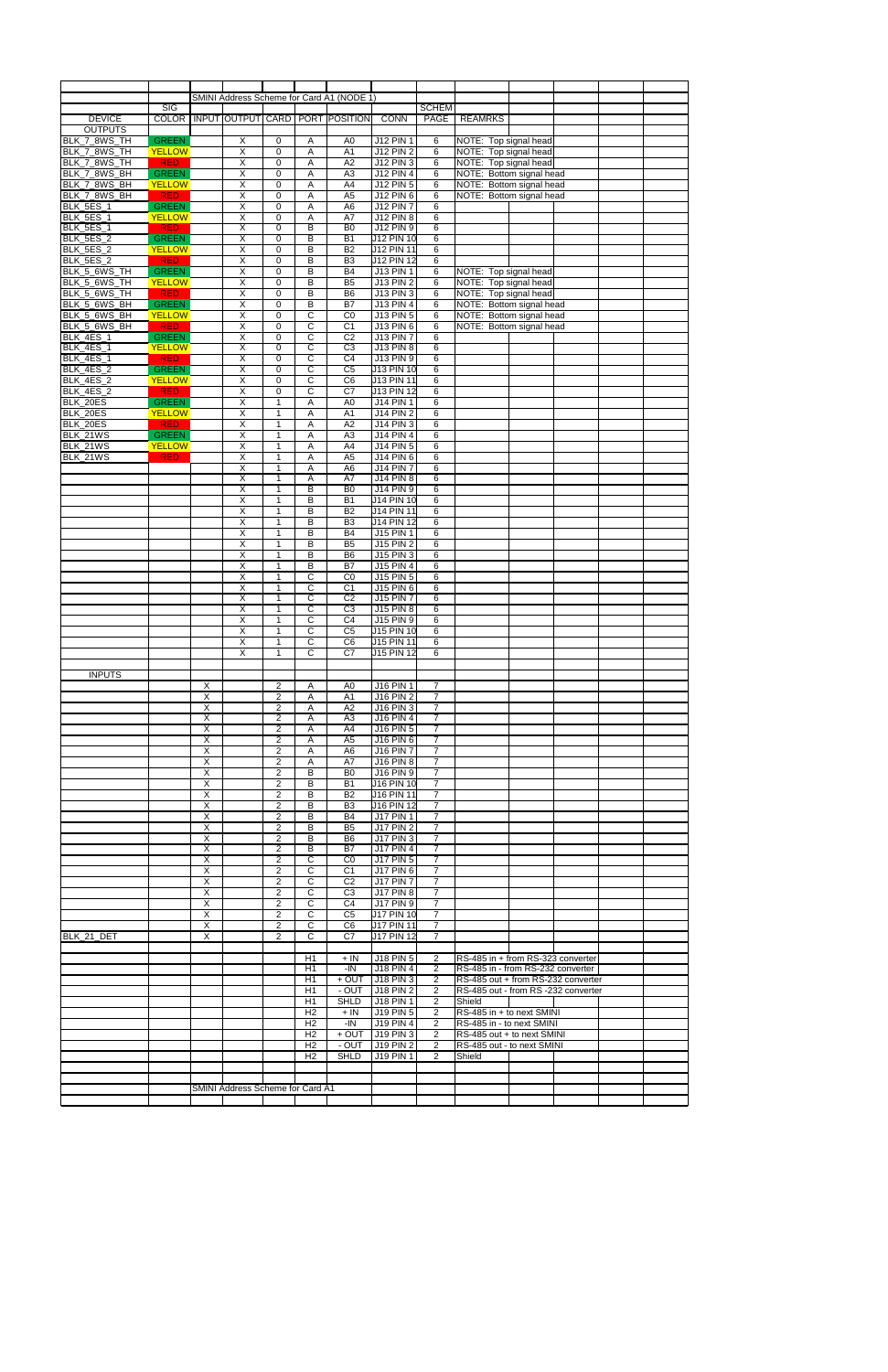|                      |                               |                           |                                                        |                              |                         | SMINI Address Scheme for Card A2 (NODE 2) |                                    |                                  |                                                     |  |  |
|----------------------|-------------------------------|---------------------------|--------------------------------------------------------|------------------------------|-------------------------|-------------------------------------------|------------------------------------|----------------------------------|-----------------------------------------------------|--|--|
|                      | $\overline{\text{SIG}}$       |                           |                                                        |                              |                         |                                           |                                    | <b>SCHEM</b>                     |                                                     |  |  |
| <b>DEVICE</b>        | <b>COLOR</b>                  |                           |                                                        |                              |                         | INPUT OUTPUT CARD PORT POSITION           | <b>CONN</b>                        | <b>PAGE</b>                      | <b>REAMRKS</b>                                      |  |  |
| <b>OUTPUTS</b>       |                               |                           |                                                        |                              |                         |                                           |                                    |                                  |                                                     |  |  |
| BLK 19ES             | <b>RED</b>                    |                           | X                                                      | 0                            | Α                       | A0                                        | <b>J20 PIN 1</b>                   | $\overline{7}$                   |                                                     |  |  |
| BLK_19ES             | <b>YELLOW</b>                 |                           | $\boldsymbol{\mathsf{X}}$                              | 0                            | Α                       | A1                                        | <b>J20 PIN 2</b>                   | $\overline{7}$                   |                                                     |  |  |
| BLK_19ES             | <b>GREEN</b>                  |                           | $\overline{\mathsf{X}}$                                | 0                            | Α                       | A2                                        | <b>J20 PIN 3</b>                   | $\overline{7}$                   |                                                     |  |  |
| BLK_20WS             | <b>RED</b>                    |                           | $\boldsymbol{\mathsf{X}}$                              | 0                            | Α                       | A <sub>3</sub>                            | <b>J20 PIN 4</b>                   | $\overline{7}$                   |                                                     |  |  |
| BLK_20WS             | <b>YELLOW</b>                 |                           | $\overline{\mathsf{x}}$                                | 0                            | Α                       | A4                                        | <b>J20 PIN 5</b>                   | $\overline{7}$                   |                                                     |  |  |
| BLK_20WS             | <b>GREEN</b>                  |                           | Χ                                                      | 0                            | Α                       | A <sub>5</sub>                            | <b>J20 PIN 6</b>                   | $\boldsymbol{7}$                 |                                                     |  |  |
| <b>BLK_10WS_3</b>    | <b>RED</b>                    |                           | $\overline{X}$                                         | 0                            | А                       | A <sub>6</sub>                            | <b>J20 PIN 7</b>                   | $\overline{7}$                   | NOTE: The BLK_10WS_3 top signal will always be RED. |  |  |
| <b>BLK_10WS_3</b>    | <b>YELLOW</b>                 |                           | $\overline{X}$                                         | 0                            | Α                       | A7                                        | <b>J20 PIN 8</b>                   | $\overline{7}$                   | NOTE: The BLK_10WS_3 top signal will always be RED. |  |  |
| <b>BLK_10WS_3</b>    | <b>GREEN</b>                  |                           | $\overline{\mathsf{x}}$                                | 0                            | B                       | B <sub>0</sub>                            | <b>J20 PIN 9</b>                   | $\overline{7}$                   | NOTE: The BLK_10WS_3 top signal will always be RED. |  |  |
| <b>BLK_10WS_2</b>    | <b>RED</b>                    |                           | $\overline{\mathsf{x}}$                                | $\overline{0}$               | B                       | $\overline{B1}$                           | <b>J20 PIN 10</b>                  | $\overline{7}$                   |                                                     |  |  |
| <b>BLK_10WS_2</b>    | <b>YELLOW</b>                 |                           | $\overline{X}$                                         | 0                            | B                       | B2                                        | <b>J20 PIN 11</b>                  | $\boldsymbol{7}$                 |                                                     |  |  |
| <b>BLK_10WS_2</b>    | <b>GREEN</b>                  |                           | $\overline{X}$                                         | 0                            | B                       | B <sub>3</sub>                            | <b>J20 PIN 12</b>                  | $\overline{7}$                   |                                                     |  |  |
| BLK_8ES              | <b>RED</b>                    |                           | $\overline{\mathsf{x}}$                                | 0                            | B                       | B4                                        | <b>J21 PIN 1</b>                   | $\overline{7}$                   |                                                     |  |  |
| BLK_8ES              | <b>YELLOW</b>                 |                           | $\overline{X}$                                         | 0                            | B                       | B <sub>5</sub>                            | <b>J21 PIN 2</b>                   | $\boldsymbol{7}$                 |                                                     |  |  |
| BLK_8ES              | <b>GREEN</b>                  |                           | $\overline{\mathsf{X}}$                                | 0                            | B                       | <b>B6</b>                                 | <b>J21 PIN 3</b>                   | $\overline{7}$                   |                                                     |  |  |
| BLK_9WS              | <b>RED</b>                    |                           | $\overline{\mathsf{X}}$                                | 0                            | B                       | <b>B7</b>                                 | <b>J21 PIN 4</b>                   | $\overline{7}$                   |                                                     |  |  |
| BLK_9WS              | <b>YELLOW</b>                 |                           | $\boldsymbol{\mathsf{X}}$                              | 0                            | C                       | CO                                        | <b>J21 PIN 5</b>                   | $\overline{7}$                   |                                                     |  |  |
| BLK_9WS              | <b>GREEN</b>                  |                           | $\overline{\mathsf{x}}$                                | 0                            | C                       | C <sub>1</sub>                            | J21 PIN 6                          | $\overline{7}$                   |                                                     |  |  |
| <b>BLK_22WS</b>      | <b>RED</b>                    |                           | $\overline{X}$                                         | 0                            | С                       | C <sub>2</sub>                            | <b>J21 PIN 7</b>                   | $\boldsymbol{7}$                 |                                                     |  |  |
| <b>BLK_22WS</b>      | <b>YELLOW</b>                 |                           | $\overline{\mathsf{X}}$                                | 0                            | C                       | C <sub>3</sub>                            | <b>J21 PIN 8</b>                   | $\overline{7}$                   |                                                     |  |  |
| BLK_22WS             | <b>GREEN</b>                  |                           | X                                                      | 0                            | C                       | C <sub>4</sub>                            | J21 PIN 9                          | $\overline{7}$                   |                                                     |  |  |
| BLK_9ES              | <b>RED</b>                    |                           | $\overline{X}$                                         | 0                            | C                       | $\overline{C5}$                           | <b>J21 PIN 10</b>                  | $\overline{7}$                   |                                                     |  |  |
| BLK_9ES              | <b>YELLOW</b>                 |                           | $\overline{X}$                                         | 0                            | $\overline{\mathrm{C}}$ | C6                                        | <b>J21 PIN 11</b>                  | $\overline{7}$                   |                                                     |  |  |
| BLK_9WS              | <b>GREEN</b>                  |                           | $\overline{\mathsf{x}}$                                | 0                            | C                       | $\overline{C7}$                           | <b>J21 PIN 12</b>                  | $\overline{7}$                   |                                                     |  |  |
| <b>BLK_10WS_1</b>    | <b>RED</b>                    |                           | $\overline{\mathsf{x}}$                                | 1                            | Α                       | A <sub>0</sub>                            | <b>J22 PIN 1</b>                   | $\overline{7}$                   |                                                     |  |  |
| <b>BLK_10WS_1</b>    | <b>YELLOW</b>                 |                           | $\overline{X}$                                         | $\overline{1}$               | Α                       | $\overline{A1}$                           | <b>J22 PIN 2</b>                   | $\overline{7}$                   |                                                     |  |  |
| BLK_10WS_1           | <b>GREEN</b>                  |                           | X                                                      | 1                            | Α                       | A2                                        | <b>J22 PIN 3</b>                   | $\boldsymbol{7}$                 |                                                     |  |  |
| BLK_6_7ES_TH         | <b>RED</b>                    |                           | $\overline{X}$                                         | $\mathbf{1}$                 | А                       | A <sub>3</sub>                            | <b>J22 PIN 4</b>                   | $\overline{7}$                   | NOTE: Top signal head                               |  |  |
| BLK_6_7ES_TH         | <b>YELLOW</b>                 |                           | $\boldsymbol{\mathsf{X}}$                              | $\mathbf{1}$                 | Α                       | A4                                        | <b>J22 PIN 5</b>                   | $\overline{7}$                   | NOTE: Top signal head                               |  |  |
| BLK_6_7ES_TH         | <b>GREEN</b>                  |                           | $\overline{X}$                                         | $\mathbf{1}$                 | Α                       | A <sub>5</sub>                            | <b>J22 PIN 6</b>                   | $\overline{7}$                   | NOTE: Top signal head                               |  |  |
| BLK_6_7ES_MH         | <b>RED</b>                    |                           | $\overline{X}$                                         | $\mathbf{1}$                 | Α                       | A <sub>6</sub>                            | <b>J22 PIN 7</b>                   | $\overline{7}$                   | NOTE: Middle signal head                            |  |  |
| BLK_6_7ES_MH         | <b>YELLOW</b>                 |                           | $\overline{\mathsf{X}}$                                | $\mathbf{1}$                 | A                       | A7                                        | <b>J22 PIN 8</b>                   | $\overline{7}$                   | NOTE: Middle signal head                            |  |  |
| BLK_6_7ES_MH         | <b>GREEN</b>                  |                           | $\overline{\mathsf{x}}$                                | $\mathbf{1}$                 | B                       | B <sub>0</sub>                            | <b>J22 PIN 9</b>                   | $\overline{7}$                   | NOTE: Middle signal head                            |  |  |
| BLK_6_7ES_BM         | RED                           |                           | $\overline{\mathsf{x}}$                                | $\mathbf{1}$                 | B                       | $\overline{B1}$                           | <b>J22 PIN 10</b>                  | $\overline{7}$                   | NOTE: Bottom signal head                            |  |  |
| BLK_6_7ES_BM         | LUNA                          |                           | Χ                                                      | 1                            | B                       | B2                                        | <b>J22 PIN 11</b>                  | $\overline{7}$                   | NOTE: Bottom signal head                            |  |  |
| BLK_6_7ES_BM         | <b>GREEN</b>                  |                           | $\overline{\mathsf{x}}$                                | 1                            | B                       | B3                                        | <b>J22 PIN 12</b>                  | $\overline{7}$                   | NOTE: Bottom signal head                            |  |  |
| BLK 11WS             | <b>RED</b>                    |                           | $\overline{\mathsf{x}}$                                | $\mathbf{1}$                 | B                       | <b>B4</b>                                 | <b>J23 PIN1</b>                    | $\overline{7}$                   |                                                     |  |  |
| BLK_11WS             | <b>YELLOW</b>                 |                           | $\overline{X}$                                         | $\mathbf{1}$                 | B                       | B <sub>5</sub>                            | <b>J23 PIN 2</b>                   | $\overline{7}$                   |                                                     |  |  |
| BLK_11WS             | <b>GREEN</b>                  |                           | $\overline{\mathsf{x}}$                                | $\mathbf{1}$                 | B                       | <b>B6</b>                                 | <b>J23 PIN 3</b>                   | $\overline{7}$                   |                                                     |  |  |
| BLK_10ES             | <b>RED</b><br><b>YELLOW</b>   |                           | $\overline{X}$<br>$\times$                             | $\mathbf{1}$                 | B                       | $\overline{B7}$                           | <b>J23 PIN4</b>                    | $\boldsymbol{7}$                 |                                                     |  |  |
| BLK_10ES             |                               |                           |                                                        | $\mathbf{1}$                 | C                       | CO                                        | <b>J23 PIN5</b>                    | $\overline{7}$                   |                                                     |  |  |
| BLK_10ES             | <b>GREEN</b>                  |                           | Χ                                                      | $\mathbf 1$                  | C                       | C1                                        | <b>J23 PIN6</b>                    | 7                                |                                                     |  |  |
| BLK 12WS             | <b>RED</b>                    |                           | $\boldsymbol{\mathsf{X}}$                              | 1                            | C                       | C <sub>2</sub>                            | <b>J23 PIN7</b>                    | $\overline{7}$                   |                                                     |  |  |
| BLK_12WS<br>BLK_12WS | <b>YELLOW</b><br><b>GREEN</b> |                           | $\boldsymbol{\mathsf{X}}$<br>$\boldsymbol{\mathsf{X}}$ | $\mathbf{1}$<br>$\mathbf{1}$ | C<br>C                  | C <sub>3</sub><br>C <sub>4</sub>          | <b>J23 PIN8</b><br><b>J23 PIN9</b> | $\overline{7}$<br>$\overline{7}$ |                                                     |  |  |
|                      |                               |                           | X                                                      | $\mathbf{1}$                 | C                       | C <sub>5</sub>                            | <b>J23 PIN10</b>                   | $\overline{7}$                   |                                                     |  |  |
|                      |                               |                           | $\overline{\mathsf{x}}$                                | $\mathbf{1}$                 | $\overline{C}$          | $\overline{C6}$                           | <b>J23 PIN11</b>                   | $\overline{7}$                   |                                                     |  |  |
|                      |                               |                           | $\overline{\mathsf{x}}$                                | 1                            | C                       | C7                                        | <b>J23 PIN12</b>                   | $\overline{7}$                   |                                                     |  |  |
|                      |                               |                           |                                                        |                              |                         |                                           |                                    |                                  |                                                     |  |  |
| <b>INPUTS</b>        |                               |                           |                                                        |                              |                         |                                           |                                    |                                  |                                                     |  |  |
|                      |                               | X                         |                                                        | 2                            | Α                       | A0                                        | J24 PIN 1                          | 8                                |                                                     |  |  |
|                      |                               | $\overline{\mathsf{x}}$   |                                                        | $\overline{c}$               | Α                       | A <sub>1</sub>                            | <b>J24 PIN 2</b>                   | 8                                |                                                     |  |  |
|                      |                               | $\overline{X}$            |                                                        | $\overline{c}$               | Α                       | A2                                        | <b>J24 PIN 3</b>                   | 8                                |                                                     |  |  |
|                      |                               | X                         |                                                        | 2                            | Α                       | A3                                        | J24 PIN 4                          | 8                                |                                                     |  |  |
|                      |                               | $\overline{X}$            |                                                        | $\overline{c}$               | Α                       | A4                                        | J24 PIN 5                          | 8                                |                                                     |  |  |
|                      |                               | X                         |                                                        | $\overline{c}$               | Α                       | A <sub>5</sub>                            | J24 PIN 6                          | 8                                |                                                     |  |  |
|                      |                               | $\overline{X}$            |                                                        | $\overline{2}$               | Α                       | A6                                        | <b>J24 PIN 7</b>                   | 8                                |                                                     |  |  |
|                      |                               | $\overline{\mathsf{x}}$   |                                                        | 2                            | Α                       | A7                                        | <b>J24 PIN 8</b>                   | 8                                |                                                     |  |  |
|                      |                               | $\overline{\mathsf{x}}$   |                                                        | $\overline{\mathbf{c}}$      | B                       | B <sub>0</sub>                            | J24 PIN 9                          | 8                                |                                                     |  |  |
|                      |                               | $\overline{\mathsf{x}}$   |                                                        | $\overline{2}$               | B                       | <b>B1</b>                                 | <b>J24 PIN 10</b>                  | 8                                |                                                     |  |  |
|                      |                               | $\overline{\mathsf{x}}$   |                                                        | $\overline{2}$               | B                       | <b>B2</b>                                 | <b>J24 PIN 11</b>                  | 8                                |                                                     |  |  |
|                      |                               | X                         |                                                        | $\overline{2}$               | B                       | B <sub>3</sub>                            | <b>J24 PIN 12</b>                  | 8                                |                                                     |  |  |
|                      |                               | $\overline{\mathsf{x}}$   |                                                        | $\overline{\mathbf{c}}$      | B                       | <b>B4</b>                                 | J25 PIN 1                          | 8                                |                                                     |  |  |
| TRN 7                |                               | X                         |                                                        | $\overline{\mathbf{c}}$      | B                       | B <sub>5</sub>                            | <b>J25 PIN 2</b>                   | 8                                |                                                     |  |  |
| TRN 4                |                               | $\overline{X}$            |                                                        | $\overline{2}$               | B                       | B6                                        | <b>J25 PIN 3</b>                   | 8                                |                                                     |  |  |
| BLK_10_DET           |                               | X                         |                                                        | $\overline{2}$               | B                       | <b>B7</b>                                 | <b>J25 PIN 4</b>                   | 8                                |                                                     |  |  |
| BLK 11 DET           |                               | $\boldsymbol{\mathsf{X}}$ |                                                        | 2                            | C                       | CO                                        | J25 PIN 5                          | 8                                |                                                     |  |  |
| BLK_22_DET           |                               | $\overline{\mathsf{X}}$   |                                                        | $\overline{2}$               | $\overline{C}$          | C <sub>1</sub>                            | <b>J25 PIN 6</b>                   | 8                                |                                                     |  |  |
| BLK_9_DET            |                               | Χ                         |                                                        | $\overline{c}$               | С                       | C <sub>2</sub>                            | <b>J25 PIN 7</b>                   | 8                                |                                                     |  |  |
| BLK_8_DET            |                               | $\overline{X}$            |                                                        | $\overline{2}$               | $\mathsf{C}$            | C <sub>3</sub>                            | <b>J25 PIN 8</b>                   | 8                                |                                                     |  |  |
| BLK_7_DET            |                               | X                         |                                                        | $\overline{2}$               | C                       | C <sub>4</sub>                            | J25 PIN 9                          | 8                                |                                                     |  |  |
| BLK_19_DET           |                               | Χ                         |                                                        | $\overline{\mathbf{c}}$      | C                       | C <sub>5</sub>                            | <b>J25 PIN 10</b>                  | 8                                |                                                     |  |  |
| BLK_20_DET           |                               | X                         |                                                        | $\overline{c}$               | C                       | C <sub>6</sub>                            | <b>J25 PIN 11</b>                  | 8                                |                                                     |  |  |
| BLK_6_DET            |                               | $\overline{\mathsf{x}}$   |                                                        | $\overline{2}$               | $\overline{c}$          | $\overline{C7}$                           | <b>J25 PIN 12</b>                  | 8                                |                                                     |  |  |
|                      |                               |                           |                                                        |                              |                         |                                           |                                    |                                  |                                                     |  |  |
|                      |                               |                           |                                                        |                              | H1                      | $+$ IN                                    | <b>J26 PIN 5</b>                   | 2                                | RS-485 in + from RS-323 converter                   |  |  |
|                      |                               |                           |                                                        |                              | H1                      | $-IN$                                     | <b>J26 PIN 4</b>                   | $\overline{2}$                   | RS-485 in - from RS-232 converter                   |  |  |
|                      |                               |                           |                                                        |                              | H1                      | + OUT                                     | <b>J26 OIN 3</b>                   | $\overline{2}$                   | RS-485 out + from RS-232 converter                  |  |  |
|                      |                               |                           |                                                        |                              | H1                      | - OUT                                     | <b>J26 PIN 2</b>                   | $\overline{2}$                   | RS-485 out - from RS -232 converter                 |  |  |
|                      |                               |                           |                                                        |                              | H1                      | SHLD                                      | J26 PIN 1                          | $\overline{2}$                   | Shield                                              |  |  |
|                      |                               |                           |                                                        |                              | H <sub>2</sub>          | $+$ IN                                    | <b>J27 PIN 5</b>                   | $\overline{2}$                   | RS-485 in + to next SMINI                           |  |  |
|                      |                               |                           |                                                        |                              | H <sub>2</sub>          | $-IN$                                     | <b>J27 PIN 4</b>                   | $\overline{2}$                   | RS-485 in - to next SMINI                           |  |  |
|                      |                               |                           |                                                        |                              | H <sub>2</sub>          | $+$ OUT                                   | <b>J27 PIN 3</b>                   | $\overline{2}$                   | RS-485 out + to next SMINI                          |  |  |
|                      |                               |                           |                                                        |                              | H <sub>2</sub>          | - OUT                                     | <b>J27 PIN 2</b>                   | $\overline{2}$                   | RS-485 out - to next SMINI                          |  |  |
|                      |                               |                           |                                                        |                              | H <sub>2</sub>          | SHLD                                      | J27 PIN 1                          | $\overline{2}$                   | Shield                                              |  |  |
|                      |                               |                           |                                                        |                              |                         |                                           |                                    |                                  |                                                     |  |  |
|                      |                               |                           |                                                        |                              |                         |                                           |                                    |                                  |                                                     |  |  |
|                      |                               |                           | SMINI Address Scheme for Card A2                       |                              |                         |                                           |                                    |                                  |                                                     |  |  |
|                      |                               |                           |                                                        |                              |                         |                                           |                                    |                                  |                                                     |  |  |